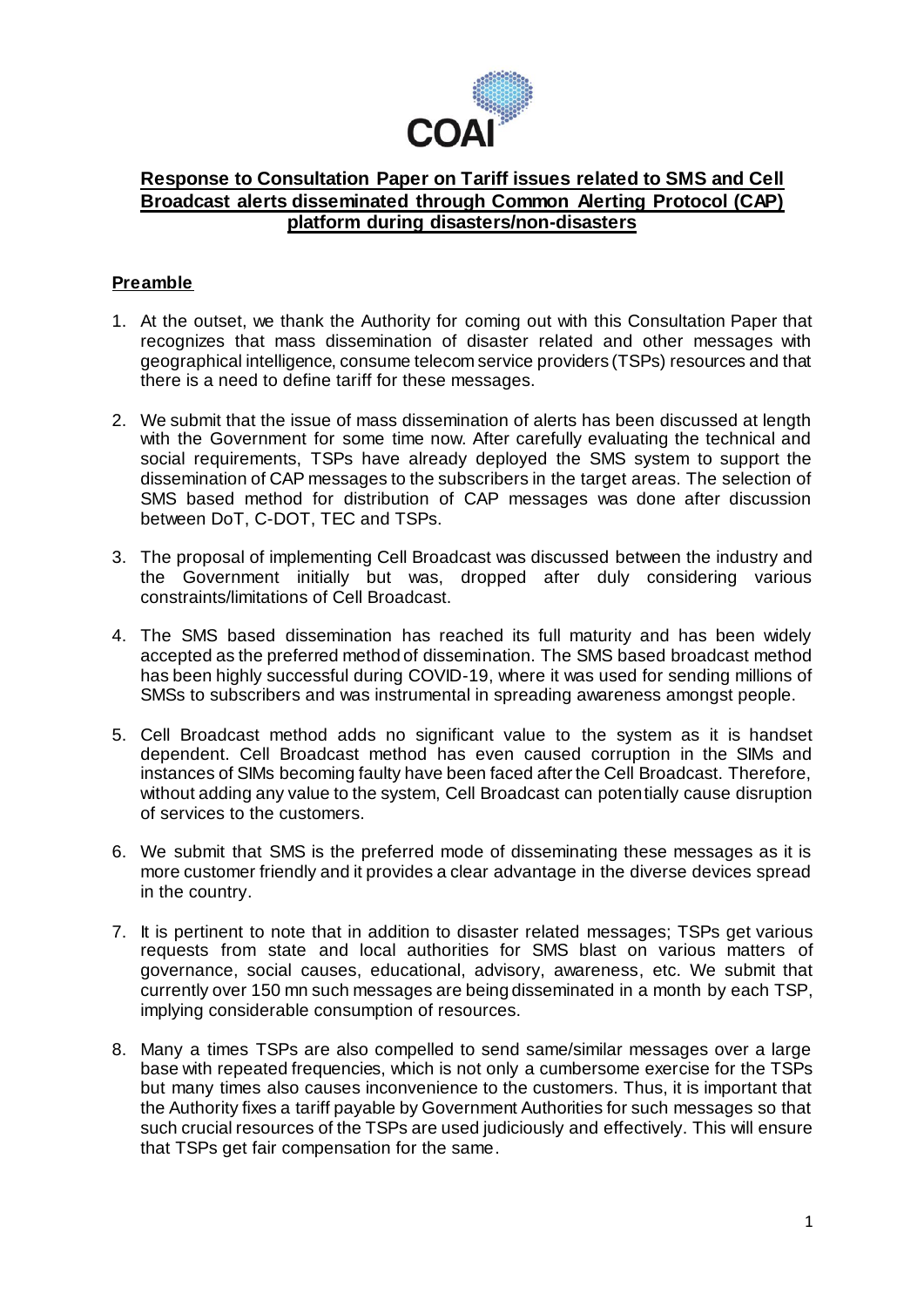### **Question Wise Response**

**Q1: What are the technical options available with the Telecom Service Providers for mass message dissemination through Common Alerting Protocol (CAP) platform during disasters and non-disasters and what are the challenges being faced with respect to these technology options?**

#### **AND**

**Q2: Which method of mass message dissemination for alert, Short Service Message or Cell Broadcast Service, is preferred? Ple ase provide supporting reasons.**

### **COAI Response**

- 1. The technical options available with the TSPs for mass message dissemination through Common Alerting Protocol (CAP) platform during disasters and non-disaster are SMS and Cell Broadcast systems.
- 2. As stated above, TSPs have already deployed SMS system to support the dissemination of CAP messages SMS to the subscribers in the target areas. The selection of SMS based method for distribution of CAP messages was done after discussion between DoT, C-DOT, TEC and TSPs.
- 3. The SMS based dissemination has reached its full maturity and has been widely accepted as the preferred method of dissemination. The SMS based broadcast method has been highly successful during the COVID-19, where it was used for sending millions of SMSs to subscribers and was instrumental in spreading awareness amongst people.
- 4. The proposal of implementing Cell Broadcast was discussed initially but was, dropped after duly considering various constraints/limitations of Cell Broadcast.
- 5. It is also important to note that Cell Broadcast method adds no significant value to the system (as it is handset dependent), whereas SMS based method is already being used successfully. Cell Broadcast method has even caused corruption in the SIMs and instances of SIMs becoming faulty have been faced after Cell Broadcast. Therefore, without adding any value to the system, Cell Broadcast can potentially cause disruption of services to the customers, which we are sure is not the intent of mass dissemination of alerts.
- 6. We submit that SMS is the preferred mode of disseminating these messages as it is more customer friendly and it provides a clear advantage in the diverse devices spread in the country, especially in remote and rural areas. We submit that under Cell Broadcast Solution (CBS), delivery of communication is device dependent, which is the not the case with SMS. CBS also fails on many other parameters as end to end CBC delivery feedback is not available and it does not support message retry on failure unlike SMS.
- 7. Further, the subscribers can also turn-off CBC on their devices, which is not possible for SMS. The performance of SMS is much better on many other parameters like delivery time, reliability, suitability to cover smaller geographic areas etc., making it an obvious choice of disseminating messages to selective geographies.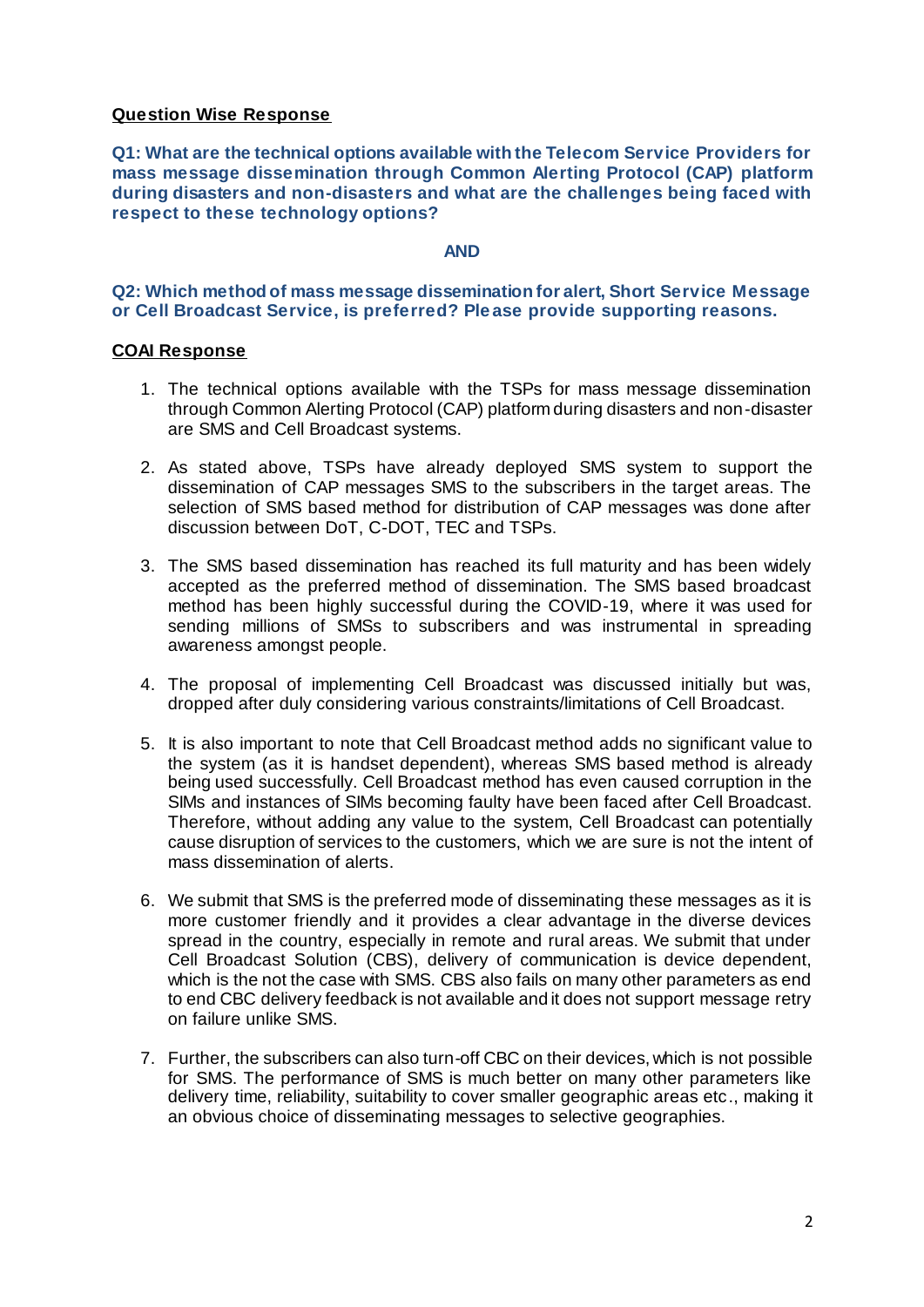8. It is also submitted that the reliability related limitations of CBS also make it undeployable commercially. As CBS does not support customer delivery feedback statistics, charging for CBS will have huge challenges and prone to disputes, whereas for SMS such statistics and reports are easily available. The success of SMS based message dissemination is self-evident as millions of COVID-19 related messages were delivered successfully in past one and a half year.

#### **Q3: What is the success rate in delivery of messages in each of the methods adopted by the operators for dissemination of messages to the masses? Please provide details.**

## **COAI Response**

- 1. We submit that under Cell Broadcast Solution (CBS), delivery of communication is device dependent, which is the not the case with SMS.
- 2. CBS also does not support customer delivery feedback statistics. In CBS, messages are sent point to area instead of point to point; therefore, platform cannot keep track of individual successful delivery count.
- 3. Unlike SMS, in case user switches off the phone, there is no way message gets delivered later. Subscribers may disable this channel on the handset and may not even get the message even if the handset is switched on.
- 4. Thus, success rate in delivery of messages is far advanced than in CBS.

**Q4: What are the challenges related to customer end devices that may arise due to Cell Broadcast Service? If so, what are they and what is the extent (total number as well as percentage) of such cases encountered so far? In case an operator has firsthand experience, then the same may be shared with facts.**

### **COAI Response**

- 1. The Cell Broadcast method has caused corruption in the SIMs and instances of SIMs becoming faulty have been faced after the Cell Broadcast. Therefore, Cell Broadcast can potentially cause disruption of services to the customers.
- 2. There are specific disadvantages of Cell Broadcast which are given below:
	- a. Message sent, point to area instead of point to point, therefore, platform cannot keep track of individual successful delivery count.
	- b. Unlike SMS, in case user switches off the phone, there is no way message gets delivered later
	- c. CB may also face issues of handset compatibility which could require manual configuration or software client on handset. Also the presentation of the message may vary depending upon the handset.
	- d. Subscriber may disable this channel on the handset and may not even get the message even if the handset is switched on.
	- e. High recurring capex and opex involved due to multiple connectivity with network entities.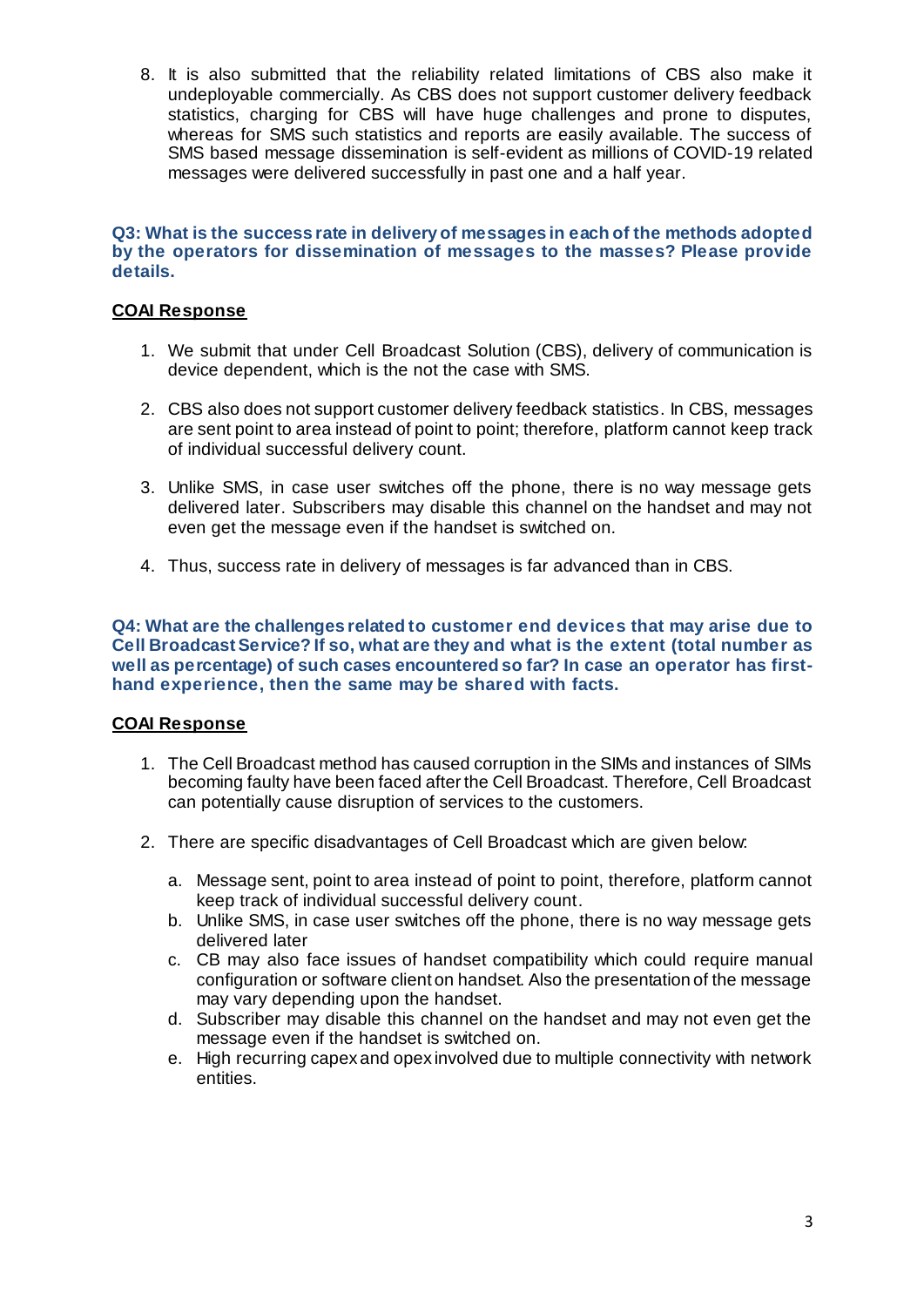**Q5: Is there a need for an elaborate tariff fixation exercise for CAP messages? In the alternative, would it be better from the perspective of ease of regulation to keep all categories of alerts/ messages given in paragraph 2.6 above including those at categories (i), (ii) and (iv) thereof, free of charge? Is keeping all CAP alerts/ messages free of charge an economically prudent and viable option?**

### **AND**

**Q6: If answer to the question number 5 is No, then whether the service SMS charges of up to Rs 0.05 (up to five paise) as mentioned at Regulation 35 of TCCCPR 2018 be adopted for SMS/Cell Broadcast alerts/ messages sent through CAP platform?**

### **COAI Response**

- 1. TRAI in its consultation paper has stated that the system which is implemented allows sending geo intelligent CAP messages as per latitude and longitude of the targeted area. Upon receipt of CAP alert message, TSPs identify Base Transceiver Station (BTS) and their latched subscribers within targeted area. Then SMS/Cell Broadcast is disseminated to identified subscribers within targeted area automatically. Therefore, dissemination of CAP alert SMS through TSPs network is different from propagation of conventional peer-to-peer SMS."
- 2. Also it may be noted that during the time of disasters, the input cost of resources like diesel, petrol, transportation costs, etc., required for the functioning of the telecom towers, goes up significantly and this adds to cost burden of the TSPs.
- 3. Accordingly it **must be appreciated that there is a cost involved which needs to be recovered.** This will enable TSPs to provide efficient and better service during various disasters. Thus it will be economically prudent and viable that tariff should be chargeable at all times (disaster/non-disaster).
- 4. In light of the above, in order to ensure recovery of costs we are of the view that the SMS charges (through CAP) should be at least 2p for disaster and 7p for nondisaster SMS.

**Q7: What tariffs should be charged by TSPs for SMS and Cell Broadcast alerts/ messages under category (i), (ii) & (iv) as given at paragraph 2.6 above, in case SMS charges of up to Rs 0.05 (up to five paise) as mentioned at Regulation 35 of TCCCPR 2018 is not to be adopted?**

## **COAI Response**

NA

**Q8: What are the operational challenges for disseminating mass messages through Short Service Message and Cell Broadcast Service? What is the impact of these operational challenges on the costs involved in such dissemination? Please justify.**

### **COAI Response**

1. The technicalities involved are same as regular A2P messages with similar level of resource requirements, with additional resource utilization for integration with the GIS platform and analytics platform for real time extraction of geographical intelligence.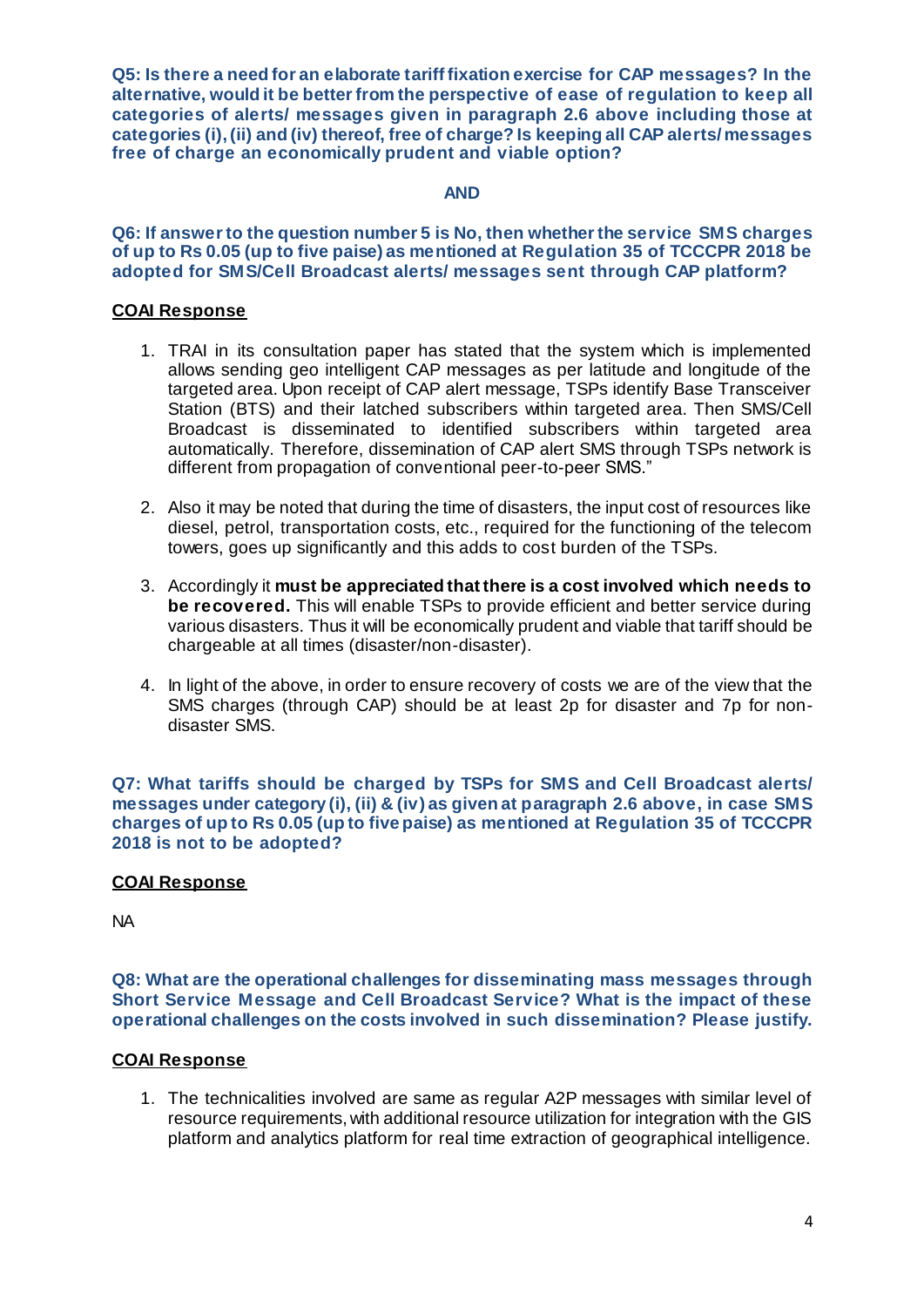2. In addition, we have already mentioned the technical difficulties like device dependency, lack of delivery feedback and unsatisfactory performance on other parameters like delivery time, reliability and suitability to cover smaller geographic areas that make it unsuitable for delivering emergency communication.

#### **Q9: What methodology should be adopted to do the costing of the Cell Broadcast alerts/ messages? What are the cost items which should be factored in? Please provide supporting reasons.**

## **COAI Response**

- 1. Based on cost data collected from different TSPs a cost methodology might give different results which may create further complexities.
- 2. Thus as stated in response to question 5 and 6, in order to ensure recovery of costs we are of the view that the SMS charges (through CAP) should be at least 2p for disaster and 7p for non-disaster SMS.

### **Question 10: If there are any other issues/sugge stions relevant to the subject, stakeholders are invited to submit the same with proper justification.**

### **COAI Response**

1. We would also like to highlight that to enable the overall Cell Broadcast Service, there are various key dependencies, which if not met, severely impact the delivery of CBS messages. These are:

#### **a. Dependency on Govt. side**

i. Alert management system on Govt. side should have well defined Cinterface requirements, which is usually country specific.

#### **b. Dependency on Cell Broadcast system**

- i. The interface between GIS system and Cell Broadcast system have to be defined to be able to consume the cell information against the geographical area coordinates.
- ii. Availability of Geographical Maps usually Govt. authorized maps should be from the relevant Govt. agencies.

#### **c. Dependency on 2G/3G/4G Network**

- i. The BSCs, RNCs, MMEs/Cells need to have the features enabled for Cell Broadcast. All Network elements must support this feature.
- ii. The vendor/version of the network elements may also differ the integration requirements.

### **d. Dependency on OSS**

- i. Integration of Cell Broadcast system with FM and PM systems.
- ii. Interface specifications with FM and PM system would have to be developed and implemented.